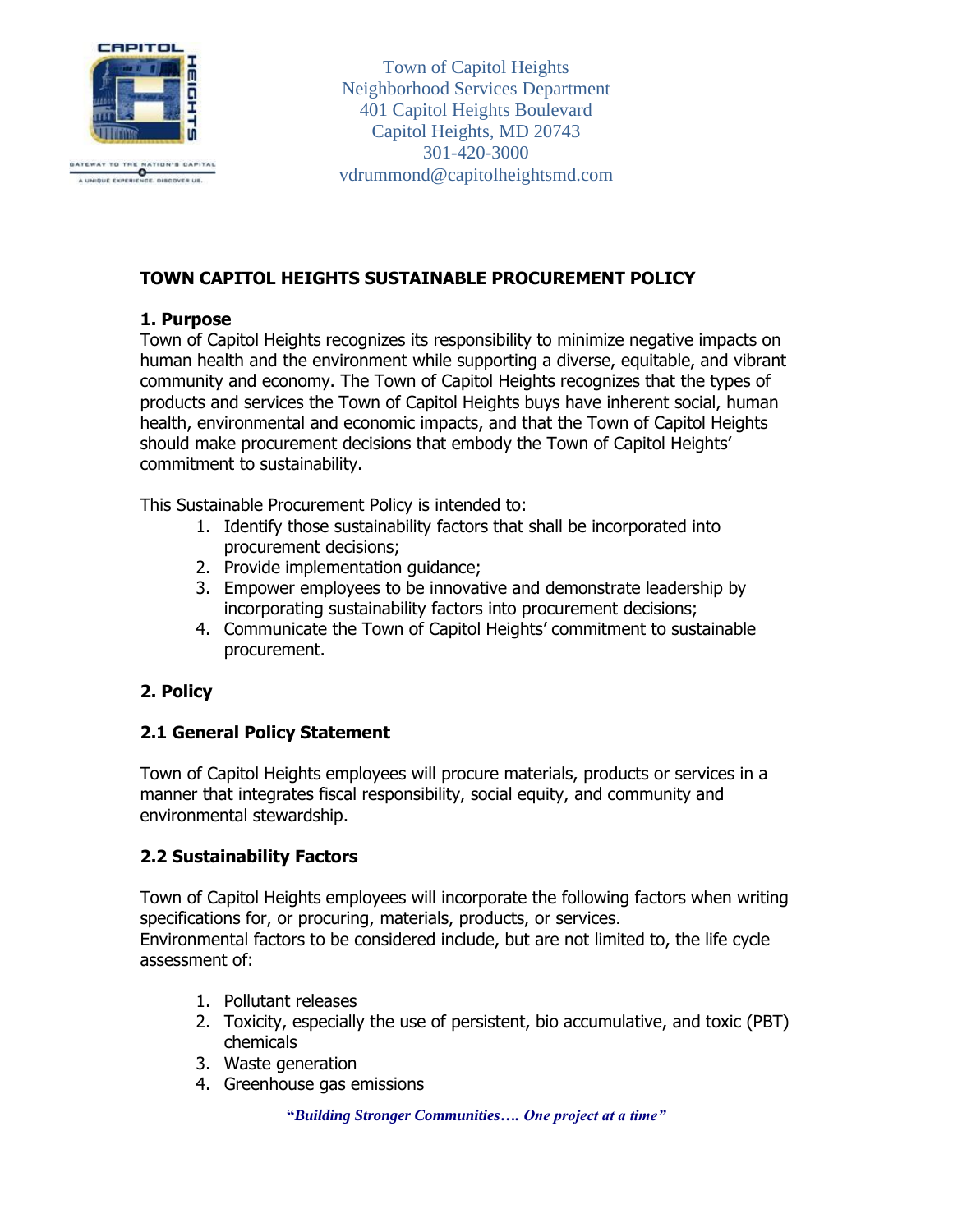

GATEWAY TO THE NATION'S CAPIT<br>A UNIQUE EXPERIENCE, DISCOVER US. ATION'S CAPITAL

Town of Capitol Heights Neighborhood Services Department 401 Capitol Heights Boulevard Capitol Heights, MD 20743 301-420-3000 vdrummond@capitolheightsmd.com

- 5. Energy consumption
- 6. Depletion of natural resources
- 7. Impacts on biodiversity

Social equity factors to be considered include, but are not limited to:

- Human health impacts
- Use of local businesses
- Use of State of Maryland Minority, Women, and Emerging Small Businesses
- Fiscal Factors to be considered include, but are not limited to:
- Use reduction; buy only what you really need
- Product performance and quality
- Life-cycle cost assessment; lowest total cost
- Leveraging buying power
- Impact on staff time and labor
- Long-term financial/market changes

While not all factors will be incorporated into every purchase, it is the intent of this policy that the Town of Capitol Heights employees will make a good faith effort to incorporate and balance these factors to the maximum extent possible.

# **2.3 Use of Best Practices**

Town of Capitol Heights employees will utilize best practices in sustainable procurement as they evolve. As it applies to this policy, best practices in sustainable procurement are those that utilize leading edge sustainability factors, standards, and procedures in an efficient and effective way that is successful and replicable.

# **2.4 Toxics in Products and Services**

Town of Capitol Heights employees will utilize the framework of the Precautionary Principle as a guide when evaluating the comparative toxicity of products and services.

### **2.5 Use of Social and Environmental Product or Service Labels**

Town of Capitol Heights employees are encouraged to use independent, third-party social and/or environmental (eco) product or service label standards when writing specifications for, or procuring materials, products, or services, so long as such labels:

- Were developed and awarded by an impartial third-party;
- Were developed in a public, transparent, and broad stakeholder process; and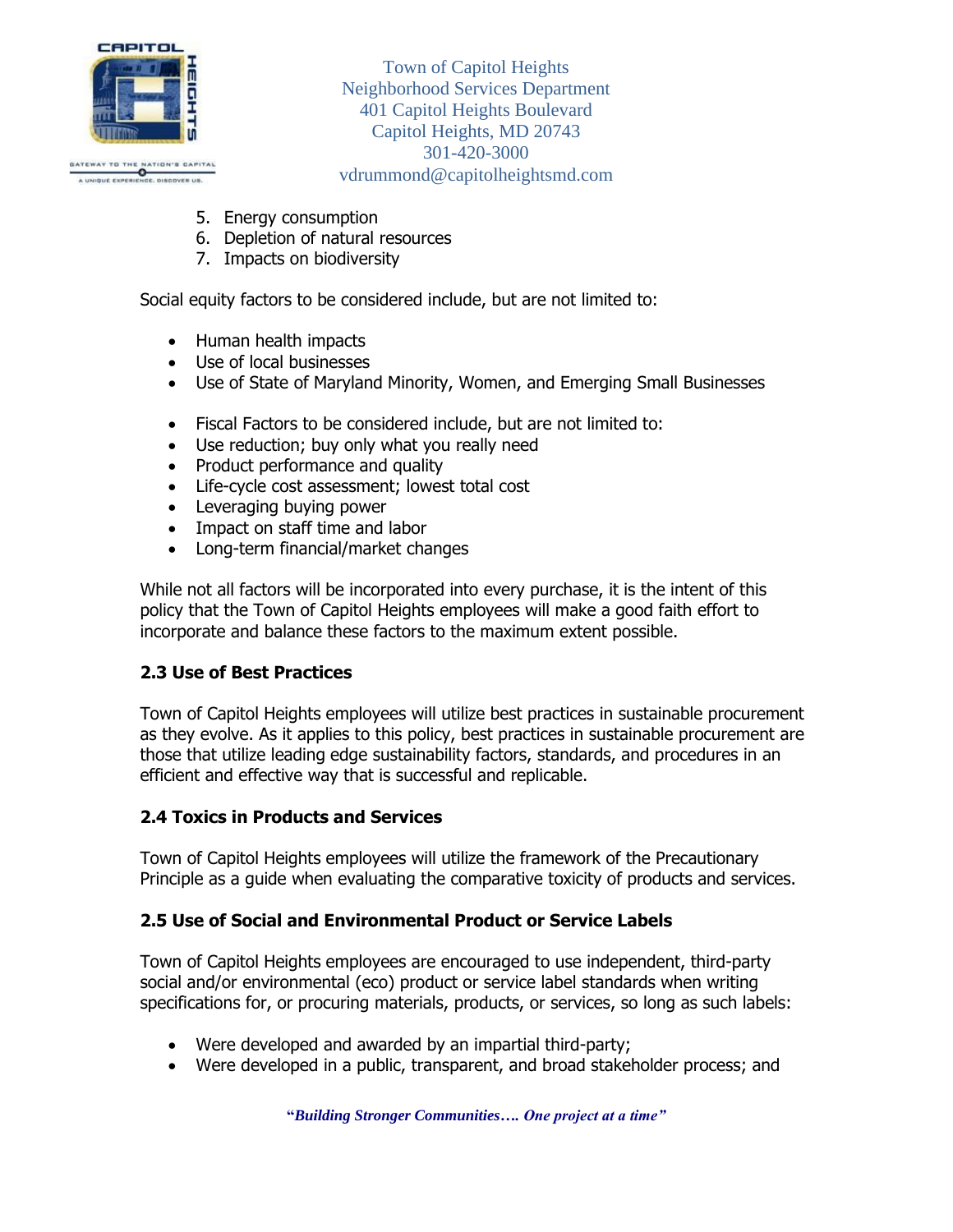

• Represent specific and meaningful leadership criteria for that product or service category.

In addition, whenever possible, label standards used in product or service specifications should represent standards that take into account multiple attributes and life-cycle considerations, with claims verified by an independent third-party.

# **2.6 Town of Capitol Heights Code and State Law**

It is the intent of this policy to complement the Town code and State laws.

# **3. Implementation and Responsibilities**

### **3.1 Product and Service Standards**

The Town Department Heads shall be responsible for:

- Ensuring the Town staff utilize product and service standards and best practices that comply with this policy. Examples include, but are not limited to, standards for minimum recycled content, energy efficiency, and prohibited toxic ingredients;
- Ensuring that when the need for developing a Town standard or best practice in sustainable procurement arises, all staff will participate and collaborate with other applicable Town staff so as to harmonize and continuously improve standards throughout the Town;
- Encouraging pilot testing for environmentally preferable/sustainable products; and
- Ensuring internal policies and procedures reference this policy and incorporate the use of sustainable products and services that meet the intent of this policy.

The Town Administrator shall be responsible for:

• Providing resources for assisting departments with standards and best practices in sustainable procurement.

### **3.2 Specifications and Contracts**

The Town Department Heads shall be responsible for:

• Ensuring that specifications written by their department comply with this policy and incorporate sustainable procurement best practices.

The Town Administrator shall be responsible for:

• Ensuring purchasing manuals and other internal procedures reference this policy and incorporate best practices for specifying products and services that meet the intent of this policy;

**"***Building Stronger Communities…. One project at a time"*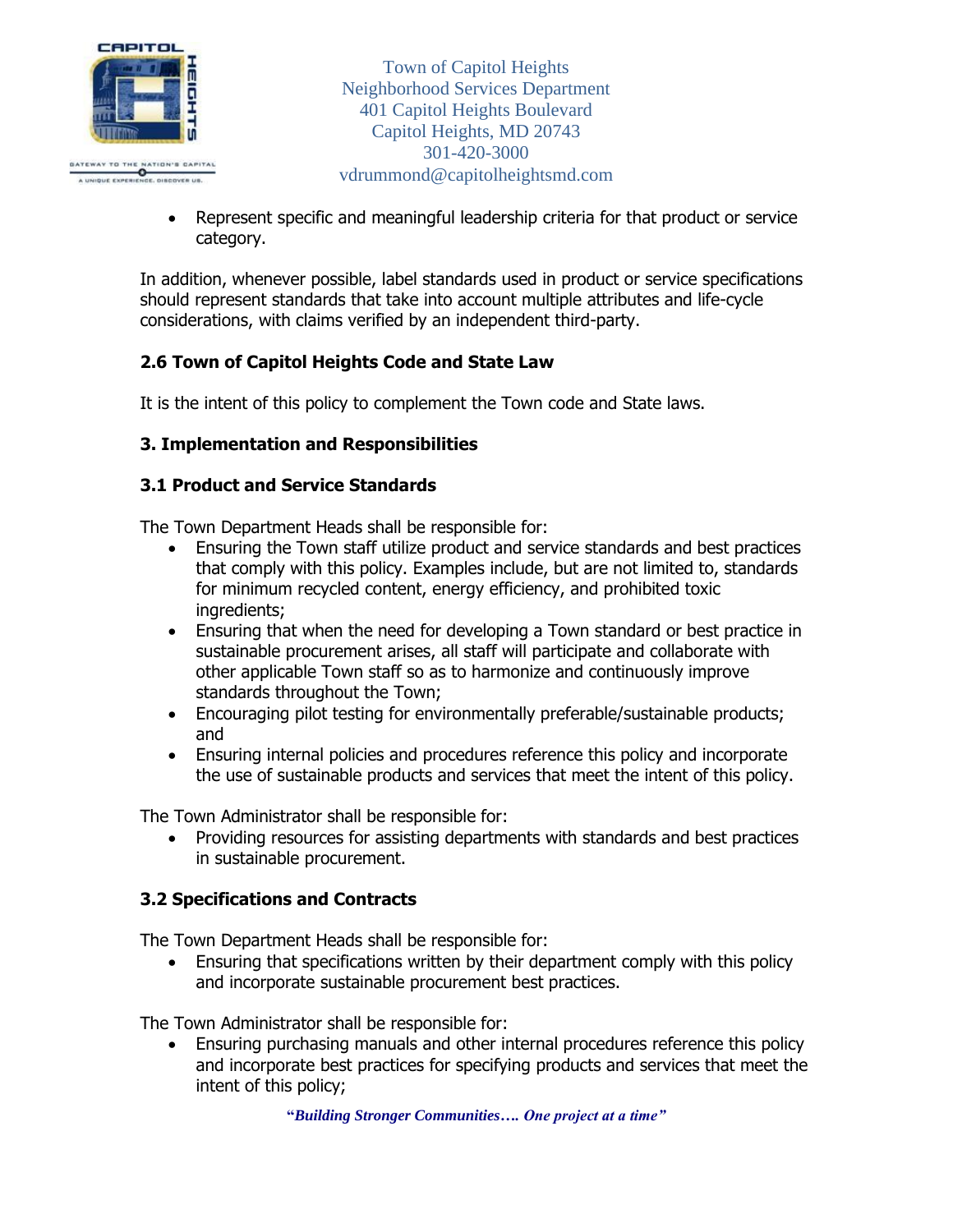

- Ensuring that evaluation criteria for determining the responsibility of prospective contractors incorporate sustainability factors that meet the intent of this policy; and
- Developing and integrating sustainable procurement boilerplate language into solicitation document templates.

# **3.3 Education**

The Town Department Heads shall be responsible for:

- Building awareness of this policy through information dissemination and incorporation into routine employee trainings;
- Encouraging employee attendance at internal and external trainings related to sustainability; and
- Encouraging the use of environmentally preferable/sustainable products and services through information dissemination, development of internal procedures, pilot testing, and leading by example.

The Town Administrator shall be responsible for:

- Developing employee sustainable procurement resources such as, but not limited to, standards, specifications, tools, and best practices;
- Developing buyer-specific training on sustainable procurement best practices that meet the intent of this policy;
- Developing buyer competency in communicating to other Town departments about this policy and opportunities for incorporating sustainable procurement best practices into solicitations and contracts;
- Developing inter-office communication among public procurement professionals about sustainable procurement best practices; and
- Taking the lead in communicating to existing and potential contractors and the public about this policy and related Town requirements.

# **3.4 Data Collection and Performance Reporting**

The Town of Capitol Heights shall be responsible for:

- Cooperating in gathering information for the purposes of tracking, reporting, and evaluating the Town's sustainable procurement activities and evaluating the effectiveness of this policy
- Integrating department-specific sustainable procurement goals into Town's sustainability plans.
- Incorporating a progress report on sustainable procurement activities and the effectiveness of this policy into the Town's annual or biennial report.

### **3.5 Resources**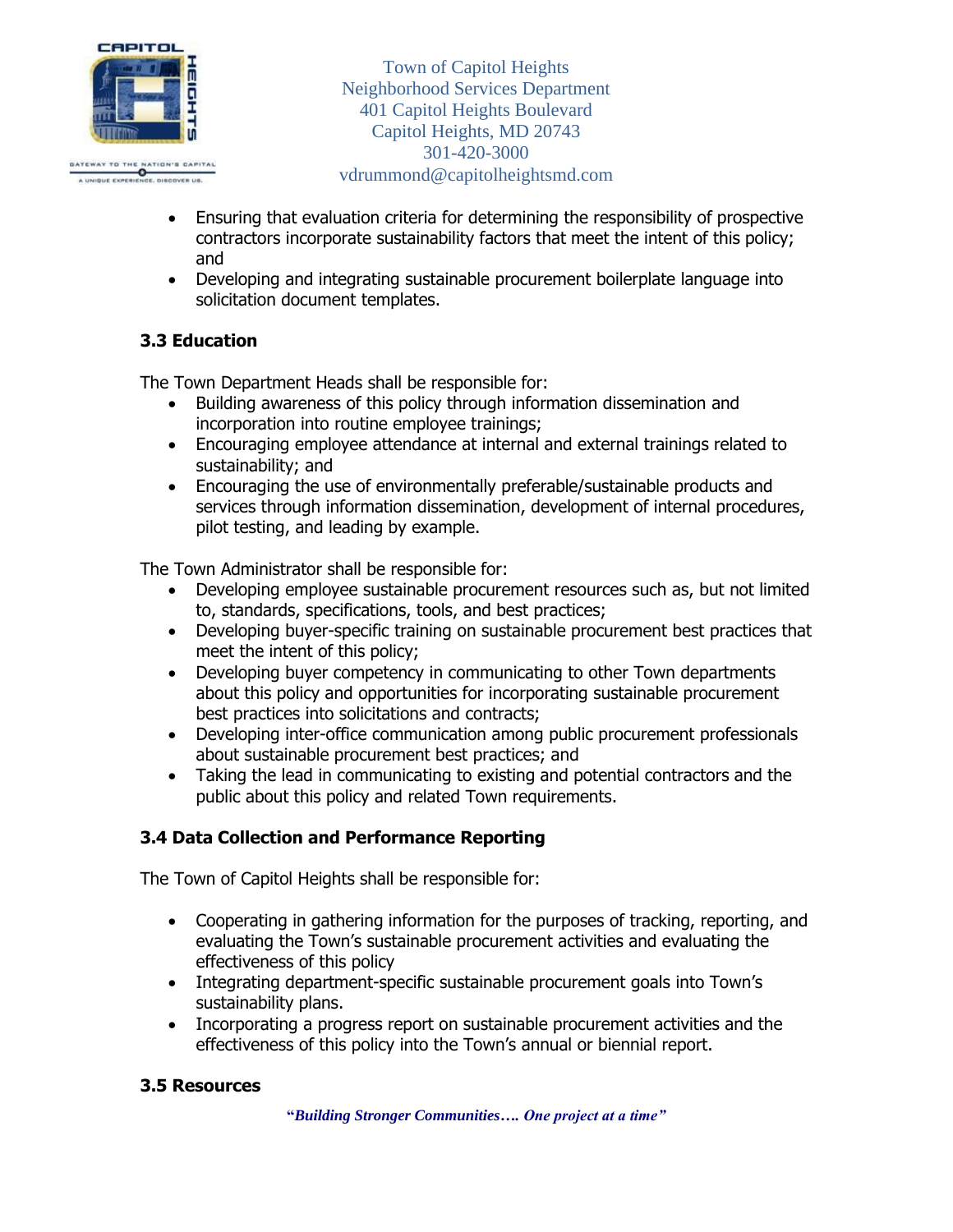

The Town shall commit to providing the appropriate dedicated staff levels and related funding to support the implementation and coordination of this policy. This includes activities such as, but not limited to, employee training and resources, professional services, product/service pilot tests, and educational materials.

### **3.6 Policy Review**

The Town Administrator shall be responsible for periodically bringing together internal stakeholders to review this policy for updates or to otherwise determine whether this policy is in alignment with other Town sustainability efforts and policies. The policy review shall be completed at least every 5 years, but may be done on a more frequent basis as needed.

### **APPENDIX A: DEFINITIONS**

"Biodiversity": the total diversity of all organisms and ecosystems at various spatial scales (genes, populations, species, ecosystems, and biomes). Biodiversity is often used as a measure of the health of biological systems.

"Environmentally Preferable": products or services that have a lesser or reduced effect on human health and the environment when compared with competing products or services that serve the same purpose. This comparison may consider raw materials acquisition, production, manufacturing, packaging, distribution, reuse, operation, maintenance, or disposal of the product or service.

"Life Cycle Assessment or Life Cycle Analysis (LCA)": the comprehensive examination of a product's environmental and economic effects throughout its lifetime including new material extraction, transportation, manufacturing, use, and disposal.

"Life Cycle Cost Assessment (LCCA)": the comprehensive accounting of the total cost of ownership, including initial costs, energy and operational costs, longevity and efficacy of service, and disposal costs.

"Persistent, Bioaccumulative, and Toxic (PBT) Chemicals": chemicals that are toxic, persist in the environment, and bioaccumulate in food chains.

"Precautionary Principle": a framework that guides decision makers to take anticipatory and protective measures when an activity raises threats of harm to human health or the environment, even if some cause and effect relationships are not fully established scientifically.